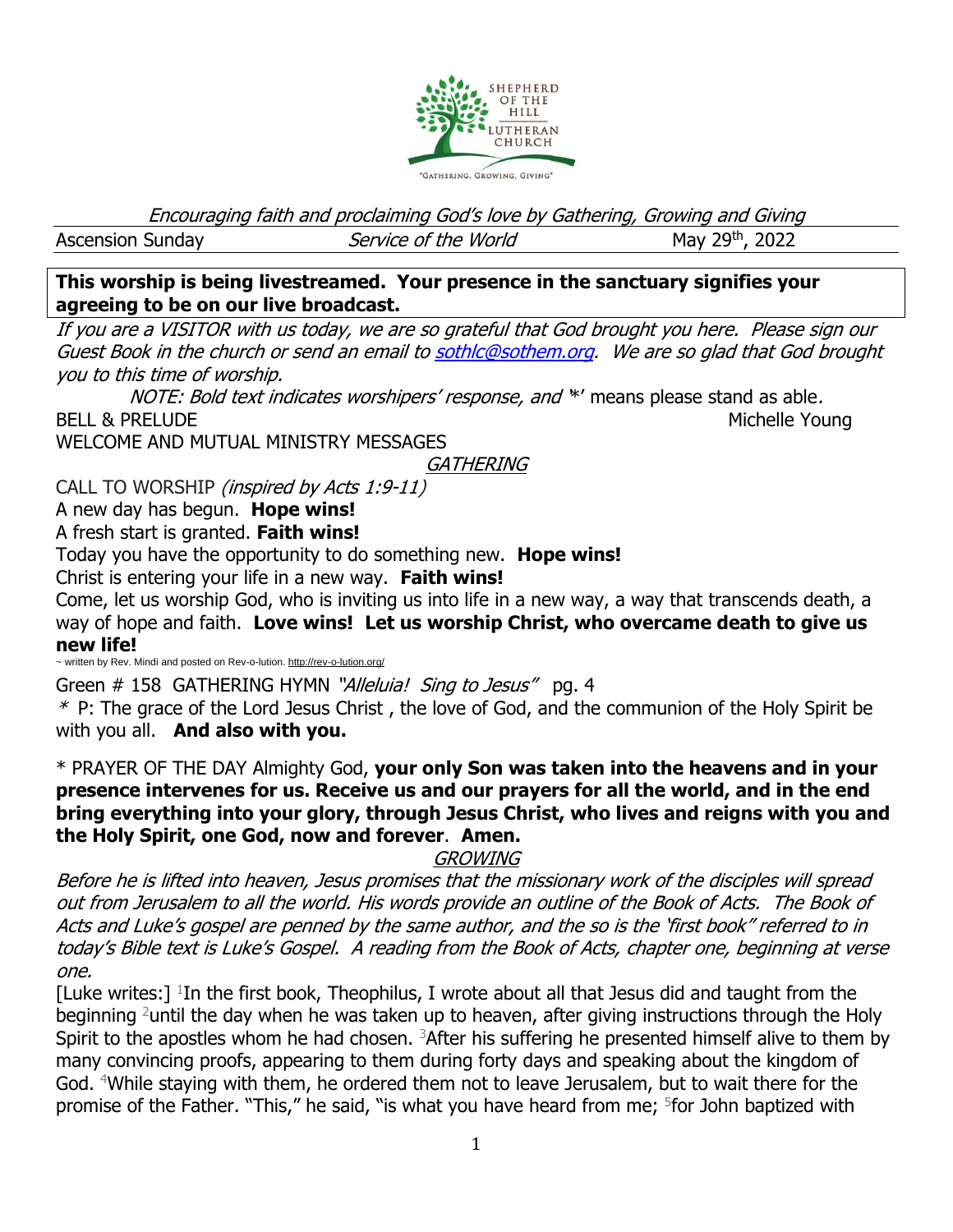water, but you will be baptized with the Holy Spirit not many days from now."

 $6$ So when they had come together, they asked him, "Lord, is this the time when you will restore the kingdom to Israel?" <sup>7</sup>He replied, "It is not for you to know the times or periods that the Father has set by his own authority.  $8$ But you will receive power when the Holy Spirit has come upon you; and you will be my witnesses in Jerusalem, in all Judea and Samaria, and to the ends of the earth."  $9$ When he had said this, as they were watching, he was lifted up, and a cloud took him out of their sight.  $10$ While he was going and they were gazing up toward heaven, suddenly two men in white robes stood by them. <sup>11</sup>They said, "Men of Galilee, why do you stand looking up toward heaven? This Jesus, who has been taken up from you into heaven, will come in the same way as you saw him go into heaven." The word of the Lord. **ALL: Thanks be to God.**

The risen and exalted Christ reigns over the entire universe. The author of Ephesians prays that we are given the wisdom to know the power of the risen Christ and the empowering hope that the knowledge of this inheritance provides. A reading from Paul's letter to the Ephesians, chapter 1.  $^{15}$ I have heard of your faith in the Lord Jesus and your love toward all the saints, and for this reason  $16I$  do not cease to give thanks for you as I remember you in my prayers.  $17I$  pray that the God of our Lord Jesus Christ, the Father of glory, may give you a spirit of wisdom and revelation as you come to know him,  $18$ so that, with the eyes of your heart enlightened, you may know what is the hope to which he has called you, what are the riches of his glorious inheritance among the saints, <sup>19</sup>and what is the immeasurable greatness of his power for us who believe, according to the working of his great power. <sup>20</sup>God put this power to work in Christ when he raised him from the dead and seated him at his right hand in the heavenly places, <sup>21</sup>far above all rule and authority and power and dominion, and above every name that is named, not only in this age but also in the age to come. <sup>22</sup>And he has put all things under his feet and has made him the head over all things for the church,  $^{23}$  which is his body, the fullness of him who fills all in all. Here ends our readings. MESSAGE Pastor Mary Eide

Green # 157 HYMN OF THE DAY "A Hymn of Glory Let Us Sing" sing vs. 1-3 p. 5

## **GIVING**

\*THE APOSTLES' CREED (professed together)

**I believe in God, the Father almighty, creator of heaven and earth.**

**I believe in Jesus Christ, his only Son, our Lord. He was conceived by the power of the Holy Spirit and born of the virgin Mary.**

**He suffered under Pontius Pilate, was crucified, died, and was buried. He descended into hell.\* On the third day he rose again. He ascended into heaven, and is seated at the right hand of the Father. He will come again to judge the living and the dead.**

**I believe in the Holy Spirit, the holy catholic Church, the communion of saints, the forgiveness of sins, the resurrection of the body, and the life everlasting. Amen \*Or, He descended to the dead.**

\* OFFERING PRAYER We freely give **back to God what was first given to us, in order to grow and build God's kingdom. With gratitude and thanksgiving Lord, we offer you our time, energy, skills, and the things we treasure. Receive the gifts we bring, in the name of Jesus Christ, our strength and our Savior. Amen.** 

\* PRAYERS AND PETITIONS (L: God, in your mercy, **All**: **Hear our prayer**.)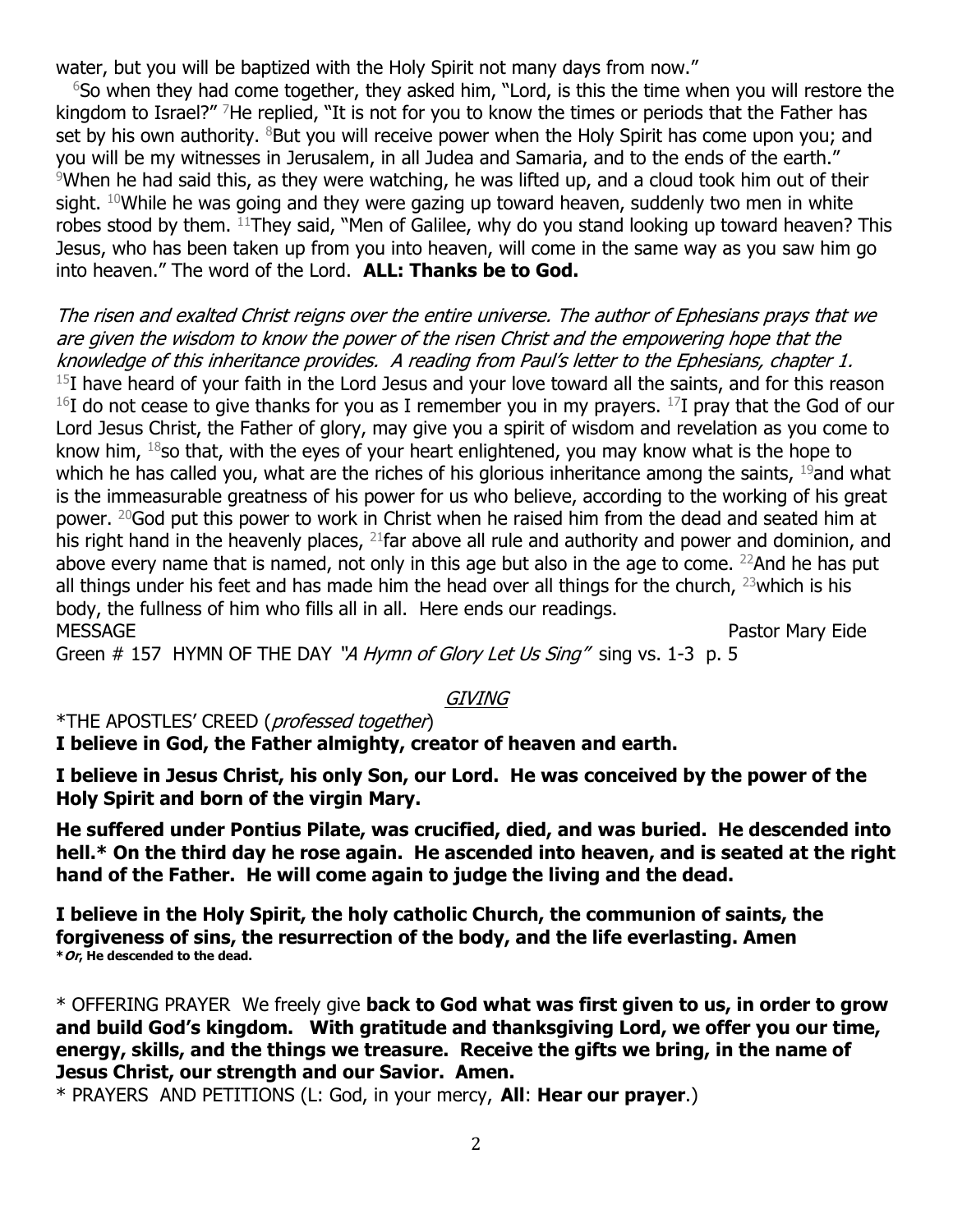\* LORD'S PRAYERS **Our Father, who art in heaven, hallowed be thy name; thy kingdom come; thy will be done; on earth as it is in heaven. Give us this day our daily bread. And forgive us our trespasses, as we forgive those who trespass against us. And lead us not into temptation; but deliver us from evil. For thine is the kingdom, the power and the glory, for ever and ever. Amen**

\*ANNOUNCEMENTS/BLESSING God, the Author of life, Christ, the living Cornerstone, and the lifegiving Spirit of adoption, ☩ bless you now and forever. **Amen.**

\* Blue #756 SENDING HYMN "Lord, you give the great commission" pg. 6

\* DISMISSAL Alleluia! Christ is risen. **Christ is risen indeed. Alleluia!**

Go in peace. Tell what God has done. **Thanks be to God.**

\* POSTLUDE Michelle Young

\*\*\*\*\*\*\*\*\*\*\*\*\*\*\*\*\*\*\*\*\*\*\*\*\*\*\*\*\*\*\*\*\*\*\*\*\*\*\*\*\*\*\*\*\*\*\*\*\*\*\*\*\*\*\*\*\*\*\*\*\*\*\*\*\*\*\*\*\*\*\*\*\*\*\*\*\*\*

**SCHEDULE** 

| <b>TODAY</b>     | $10:00$ am | - Worship                                       |  |  |  |  |  |
|------------------|------------|-------------------------------------------------|--|--|--|--|--|
| <b>MONDAY</b>    |            | Memorial Daychurch office closed                |  |  |  |  |  |
|                  | 7pm        | - AA Meeting                                    |  |  |  |  |  |
| <b>TUESDAY</b>   | $4-6$ pm   | - Food Pantry                                   |  |  |  |  |  |
| <b>WEDNESDAY</b> | 10am       | - Adult Bible Study                             |  |  |  |  |  |
| FRIDAY:          | 8am-5pm    | - Thrift Sale                                   |  |  |  |  |  |
|                  | 10am-Noon  | - Food Pantry                                   |  |  |  |  |  |
| <b>SATURDAY</b>  | 8am-Noon   | - Thrift Sale                                   |  |  |  |  |  |
| SUNDAY:          | 10:00am    | - Pentecost Sunday Communion Worship (Wear Red) |  |  |  |  |  |

#### ANNOUNCEMENTS

ELCA **WOMEN'S** Chippewa Valley Conference **2022 RETREAT** at Luther Park Bible Camp 944 24 ¼ Street, Chetek, WI 54728 [www.LutherPark.org](http://www.lutherpark.org/)

**Wednesday June 8th & Thursday 9th 2022**

**Presenter:** Sallie Ankerfelt Music with Dottie Hayden

### **Early Bird Registration \$75 before 5/31/2022. \$80 after 6/1/2022.**

Registration forms at church or can be emailed to you, just call or email the church if you'd like a registration form.

VACATION BIBLE SCHOOL FLYERS/REGISTRATION FORMS available for **Make a Splash** 

with Jesus" Aug.  $1^{st-4^{th}}$  6-8pm 3-year-olds through incoming 6<sup>th</sup> graders. Looking for 7<sup>th</sup>-12<sup>th</sup> graders and adult volunteers. Contact Jaime Folczyk or Holly Sweeney.

Shepherd of the Hill Lutheran Church 207 University Street, Elk Mound, WI 54739 Office: 715-879-5115 [sothlc@sothem.org](mailto:sothlc@sothem.org) Website [www.sothem.org](http://www.sothem.org/) On Facebook Pastor Mary Eide (H) 715-309-4065 [meide@luthersem.edu](mailto:meide@luthersem.edu) Custodian, Terry Stamm 715-379-3728 Sunday School Coordinators: Jaime Folczyk mifolczyk@yahoo.com and Holly Sweeney

[hollysweeney65@gmail.com](mailto:hollysweeney65@gmail.com) Financial Secretary: *Barb Vadnais* barbyadnais1@gmail.com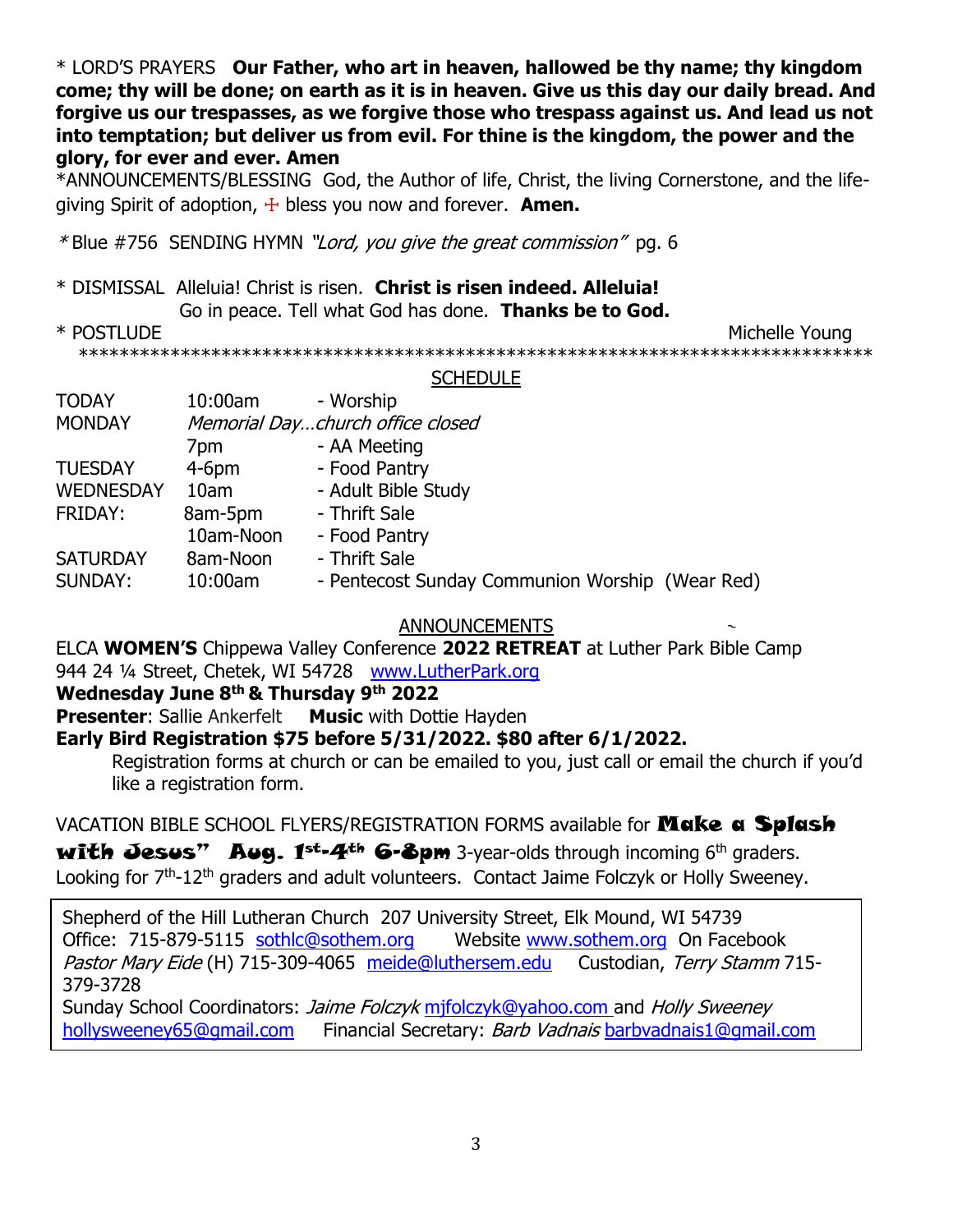SING VERSES 1-3



4

Text: William C. Dix, 1837-1898, alt.<br>Music: HYFRYDOL, Rowland H. Prichard, 1811-1887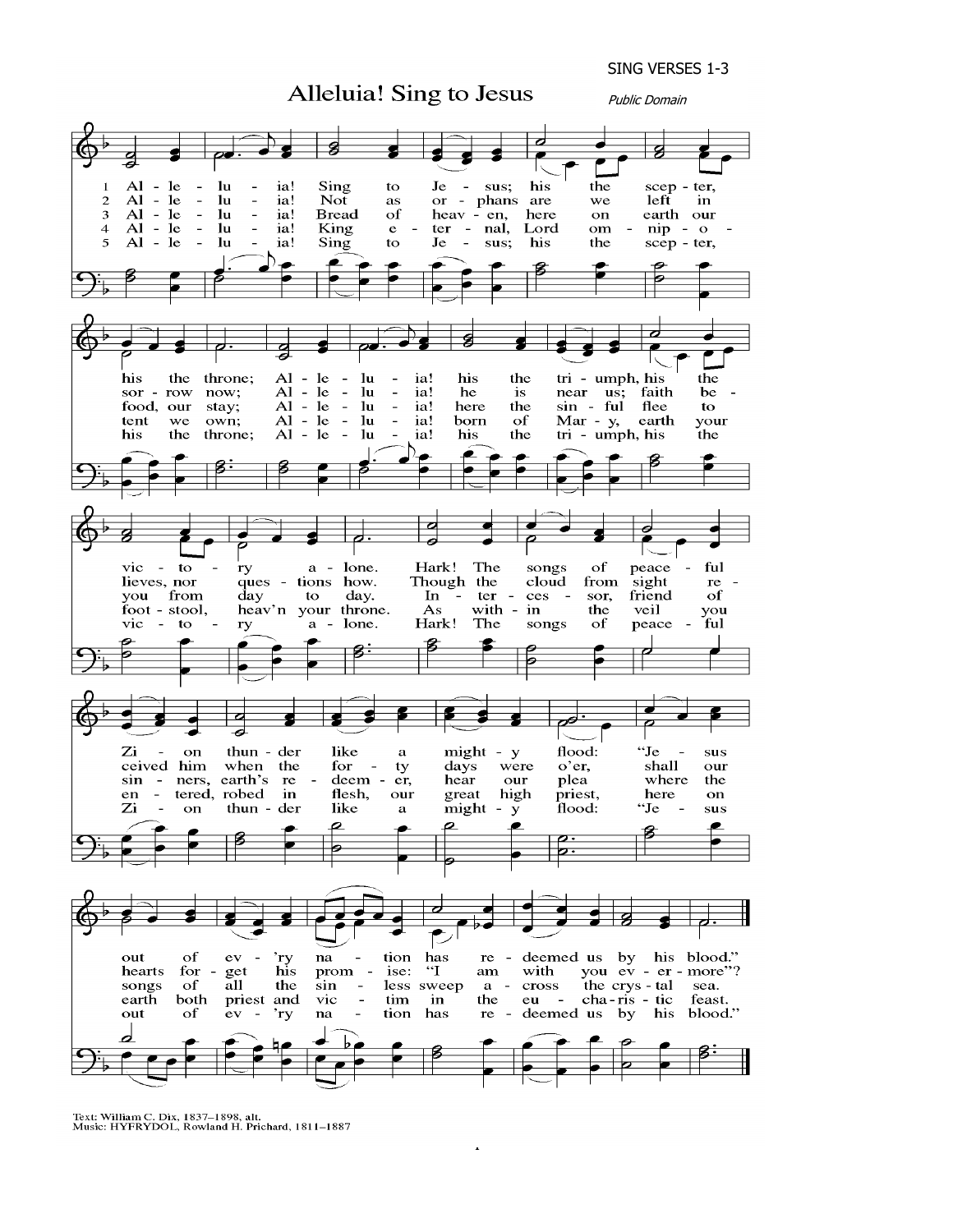# A Hymn of Glory Let Us Sing!

|                          |                                                                           |                                                                   |                                                                         | $\mathbf \bullet$                                                                                                                      |                                    |                                                                                                                    |                                                               |                                                                                                                                  |
|--------------------------|---------------------------------------------------------------------------|-------------------------------------------------------------------|-------------------------------------------------------------------------|----------------------------------------------------------------------------------------------------------------------------------------|------------------------------------|--------------------------------------------------------------------------------------------------------------------|---------------------------------------------------------------|----------------------------------------------------------------------------------------------------------------------------------|
| 1<br>$\overline{2}$<br>3 | A<br>The<br>To whom<br>4 "You                                             | hymn of<br>$g$ lo - ry<br>$ho - ly$<br>see him now, as - cend-ing | let<br>$ap - os - tol - ic$<br>$\sin - \text{ing}$ an - gels            | sing!<br><b>us</b><br>band<br>cry,<br>high                                                                                             | <b>New</b><br>$up -$<br>"Why<br>up | hymns through-out<br>on<br>stand<br>to                                                                             | the<br>and<br>the                                             | the<br>Mount of<br>gaze up-<br>por - tals                                                                                        |
|                          |                                                                           | $\bullet$                                                         |                                                                         |                                                                                                                                        |                                    |                                                                                                                    |                                                               |                                                                                                                                  |
|                          | world shall<br>$O1 -$<br>ives<br>the<br>on<br><sub>of</sub><br>the        | ring:<br>stand.<br>sky?"<br>sky."                                 | $Al - le$<br>$Al - le$<br>$Al - le$<br>$Al - le$<br>$\sim$ $-$          | lu<br>lu<br>$\equiv$<br>$\overline{\phantom{a}}$<br>lu<br>$\bar{\phantom{a}}$<br>$\overline{\phantom{a}}$<br>lu<br>$\bar{\phantom{a}}$ | ia!<br>ia!<br>ia!<br>ia!           | $Al - le$<br>$Al - le$<br>$\overline{\phantom{a}}$<br>$Al - le$<br>$\overline{\phantom{a}}$<br>$Al - le$<br>$\sim$ | -lu<br>lu<br>$\overline{\phantom{a}}$<br>lu<br>lu<br>$\equiv$ | ia!<br>ia!<br>ia!<br>ia!                                                                                                         |
|                          |                                                                           |                                                                   |                                                                         |                                                                                                                                        | $\bullet$                          |                                                                                                                    |                                                               |                                                                                                                                  |
|                          | Christ,<br>by<br>And<br>"This<br>is<br>"Here<br>$\sim 10^{-11}$           | $\mathbf{a}$<br>with his<br>the<br>$af - ter$                     | road be - fore<br>faith - ful<br>$Sav - ior$ !" thus<br>Je - sus<br>you | $un - trod$<br>fol - l'wers see<br>they<br>shall                                                                                       | say,<br>see                        | as a<br>$\overline{\phantom{a}}$<br>their<br>"this<br>re<br>$\equiv$                                               | cends un - to<br>Lord<br>is<br>his<br>$turn - ing$            | as - cend<br>$g$ lo -<br>in                                                                                                      |
|                          |                                                                           | $\bullet$                                                         |                                                                         |                                                                                                                                        |                                    |                                                                                                                    |                                                               |                                                                                                                                  |
|                          | throne of<br>the<br>in<br>rious tri - umph day!"<br>great maj - es - ty." | God.<br>maj - es - ty.                                            | $Al - le -$<br>$Al - le -$<br>$Al - le -$<br>$Al - le -$                | lu<br>$\sim$<br>- lu -<br>$lu -$<br>lu<br>$\sim$ $-$                                                                                   | ia!<br>ia!<br>ia!<br>ia!           | $Al - le$<br>$\sim$ $-$<br>$Al - le -$<br>$Al - le -$<br>$Al - le -$                                               | lu<br>lu<br>$\sim$<br>$\ln$<br>$\sim$<br>lu<br>$\sim$         | ia!<br>ia!<br>ia!<br>ia!                                                                                                         |
|                          |                                                                           |                                                                   |                                                                         |                                                                                                                                        |                                    | $\mathbf{o} \cdot$                                                                                                 | $\bullet$                                                     |                                                                                                                                  |
|                          | $Al - le - lu - ia$ ,                                                     |                                                                   | $al - le - lu - ia$ ,                                                   |                                                                                                                                        |                                    | $al - le - lu$                                                                                                     | ia!                                                           | "A Hymn of Glory,<br>Let Us Sing" was<br>reprinted with<br>permission under<br>One License #A-<br>724679. All rights<br>reserved |

Copyright © 2021 Augsburg Fortress. All rights reserved. Reprinted by permission under Augsburg Fortress Liturgies Annual License #SAS028313.

New Revised Standard Version Bible, Copyright © 1989, Division of Christian Education of the National Council of the Churches of Christ in the United States of America. Used by permission. All rights reserved. Revised Common Lectionary, Copyright © 1992 Consultation on Common Texts, admin Augsburg Fortress. Used by permission.

One License Podcast / Streaming License A-724679